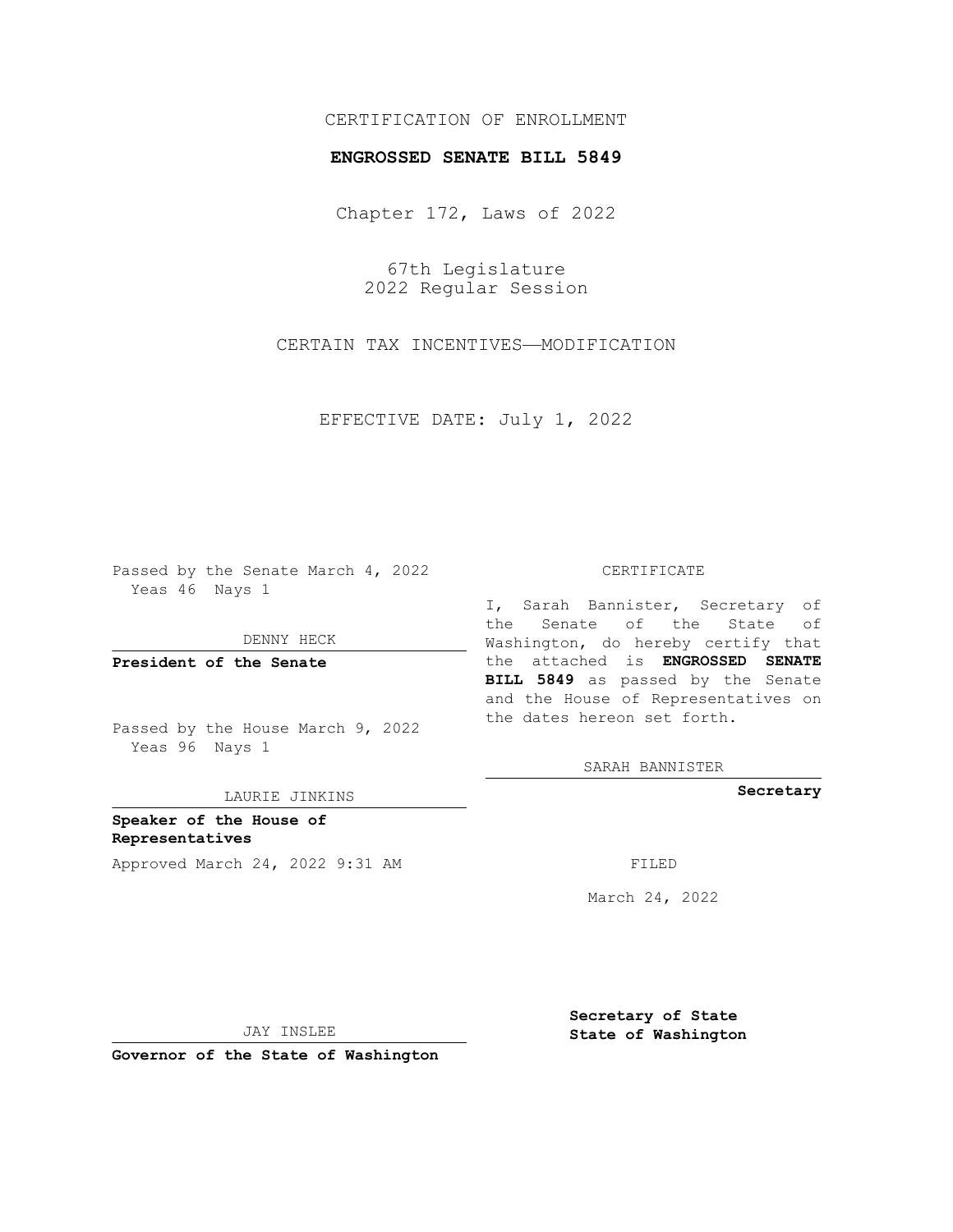## **ENGROSSED SENATE BILL 5849**

Passed Legislature - 2022 Regular Session

**State of Washington 67th Legislature 2022 Regular Session**

**By** Senator Warnick

Read first time 01/13/22. Referred to Committee on Business, Financial Services & Trade.

1 AN ACT Relating to tax incentives; amending RCW 82.25.030 and 2 82.04.294; creating a new section; providing an effective date; and 3 providing an expiration date.

4 BE IT ENACTED BY THE LEGISLATURE OF THE STATE OF WASHINGTON:

5 **Sec. 1.** RCW 84.25.030 and 2021 c 218 s 1 are each amended to read as follows:6

7 The definitions in this section apply throughout this chapter 8 unless the context clearly requires otherwise.

9 (1) "City" means any city or town.

 (2) "Family living wage job" means a job that offers health care benefits with a wage that is sufficient for raising a family. A family living wage job must have an average wage of \$23 an hour or more, working 2,080 hours per year on the subject site, as adjusted annually for inflation by the consumer price index. The family living wage may be increased by the local authority based on regional 16 factors and wage conditions.

17 (3) "Governing authority" means the local legislative authority 18 of a city or county having jurisdiction over the property for which 19 an exemption may be applied for under this chapter.

20 (4) "Growth management act" means chapter 36.70A RCW.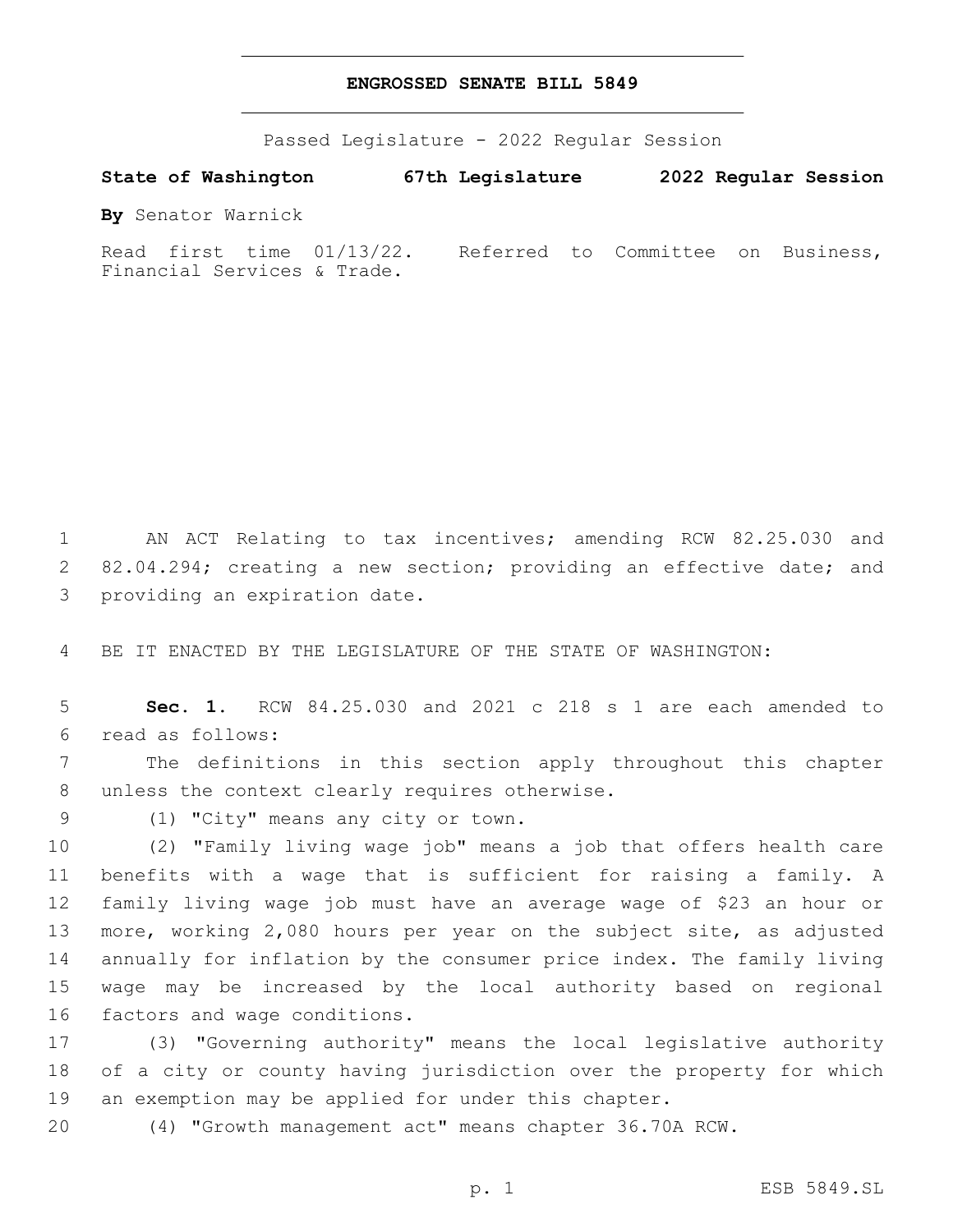(5) "Industrial/manufacturing facilities" means building improvements that are 10,000 square feet or larger, representing a minimum improvement valuation of \$800,000 for uses categorized as "division D: manufacturing" or "division E: transportation (major groups 40-42, 45, or 47-48)" by the United States department of labor in the occupation safety and health administration's standard industrial classification manual, provided, a city may limit the tax 8 exemption to manufacturing uses.

 (6) "Lands zoned for industrial and manufacturing uses" means 10 lands in a city zoned ((as of December  $31, 2014$ )) for an industrial or manufacturing use consistent with the city's comprehensive plan 12 where the lands are designated for industry.

(7) "Owner" means the property owner of record.

 (8) "Targeted area" means an area of undeveloped lands zoned for industrial and manufacturing uses in the city that is located within 16 or contiguous to an innovation partnership zone, foreign trade zone, or EB-5 regional center, and designated for possible exemption under 18 the provisions of this chapter.

 (9) "Undeveloped or underutilized" means that there are no existing building improvements on the portions of the property targeted for new or expanded industrial or manufacturing uses.

 **Sec. 2.** RCW 82.04.294 and 2017 3rd sp.s. c 37 s 403 are each 23 amended to read as follows:

 (1) Upon every person engaging within this state in the business of manufacturing solar energy systems using photovoltaic modules or stirling converters, or of manufacturing solar grade silicon, silicon solar wafers, silicon solar cells, thin film solar devices, or compound semiconductor solar wafers to be used exclusively in 29 components of such systems; as to such persons the amount of tax with respect to such business is, in the case of manufacturers, equal to the value of the product manufactured, or in the case of processors for hire, equal to the gross income of the business, multiplied by 33 the rate of 0.275 percent.

 (2) Upon every person engaging within this state in the business of making sales at wholesale of solar energy systems using photovoltaic modules or stirling converters, or of solar grade silicon, silicon solar wafers, silicon solar cells, thin film solar devices, or compound semiconductor solar wafers to be used exclusively in components of such systems, manufactured by that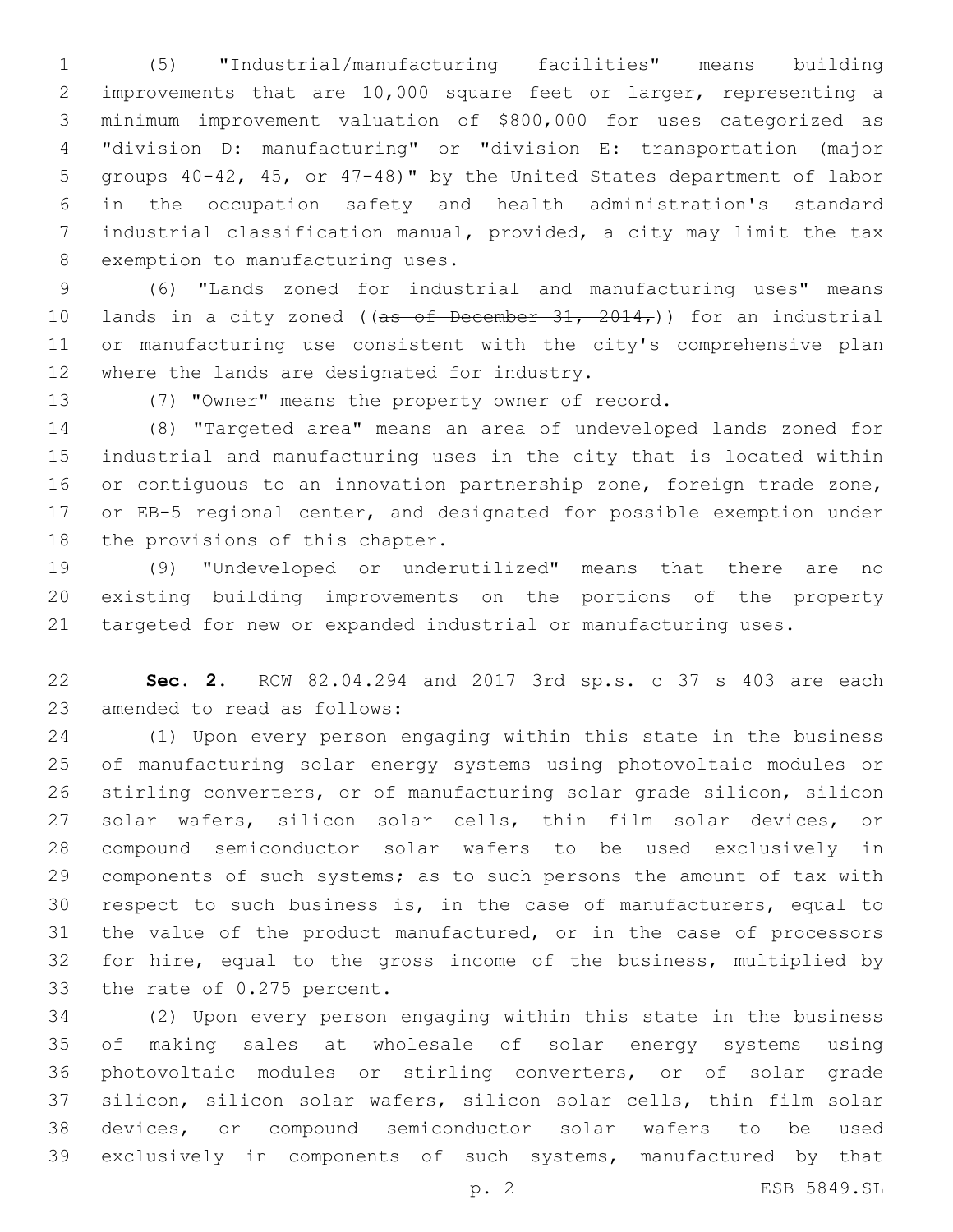person; as to such persons the amount of tax with respect to such business is equal to the gross proceeds of sales of the solar energy systems using photovoltaic modules or stirling converters, or of the solar grade silicon to be used exclusively in components of such 5 systems, multiplied by the rate of 0.275 percent.

 (3) Silicon solar wafers, silicon solar cells, thin film solar devices, solar grade silicon, or compound semiconductor solar wafers are "semiconductor materials" for the purposes of RCW 82.08.9651 and 82.12.9651.9

 (4) The definitions in this subsection apply throughout this 11 section.

 (a) "Compound semiconductor solar wafers" means a semiconductor solar wafer composed of elements from two or more different groups of 14 the periodic table.

 (b) "Module" means the smallest nondivisible self-contained physical structure housing interconnected photovoltaic cells and providing a single direct current electrical output.

 (c) "Photovoltaic cell" means a device that converts light 19 directly into electricity without moving parts.

 (d) "Silicon solar cells" means a photovoltaic cell manufactured 21 from a silicon solar wafer.

 (e) "Silicon solar wafers" means a silicon wafer manufactured for 23 solar conversion purposes.

 (f) "Solar energy system" means any device or combination of devices or elements that rely upon direct sunlight as an energy 26 source for use in the generation of electricity.

 (g) "Solar grade silicon" means high-purity silicon used exclusively in components of solar energy systems using photovoltaic modules to capture direct sunlight. "Solar grade silicon" does not 30 include silicon used in semiconductors.

 (h) "Stirling converter" means a device that produces electricity by converting heat from a solar source utilizing a stirling engine.

 (i) "Thin film solar devices" means a nonparticipating substrate on which various semiconducting materials are deposited to produce a photovoltaic cell that is used to generate electricity.

 (5) A person reporting under the tax rate provided in this section must file a complete annual tax performance report with the 38 department under RCW 82.32.534.

(6) This section expires July 1, ((2027)) 2032.

p. 3 ESB 5849.SL